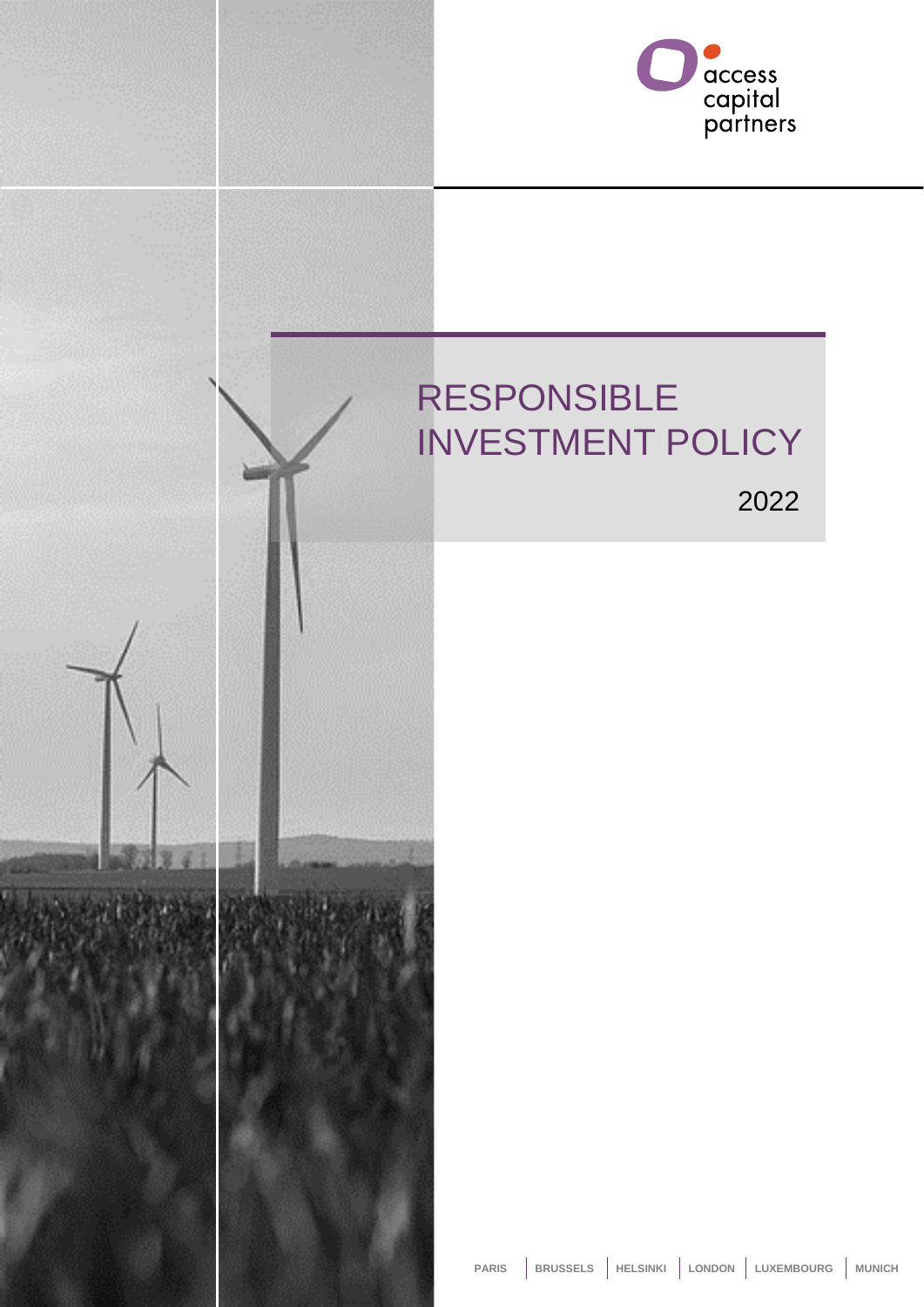# ACCESS' ENGAGEMENT

### **Our principles and values towards sustainable investing**

Access Capital Partners' ("Access") commitment to Socially Responsible Investment is deeply rooted in its conviction that sustainable growth cannot be achieved without considering the needs of customers, employees, shareholders, the environment and communities in which its portfolio companies operate. Since inception in 1999, Access' investment philosophy has favoured longterm growth of investee companies, **acknowledging that Environmental, Social and Governance (ESG) issues have an impact on the financial outlook of a company and therefore on its value.**

Having started to formalize its ESG processes in 2007, Access is convinced of the need to incorporate non-financial aspects into its three activities (Buy-out, Infrastructure and Private Debt) while maintaining a high level of investment standards.

#### **Our public engagements**

**Access formally committed to the application of the Principles for Responsible Investment (UN-PRI) in September 2008**. As a signatory, Access report annually to the UN-PRI on its progress on implementing the Environmental, Social and Governance investment principles. In 2020, Access scored A+ in Strategy & Governance and A in Private Equity.

Aware of its responsibility as a long-term shareholder, **Access is also a member of the Initiative Climat International since 2016**. Through this signature, Access is committed to join forces to contribute, at its level, to the COP21 objective of reducing global warming to two degrees. Since 2020, Access publishes the carbon footprint of 5 of its vehicles.

**Access is also a signatory of the gender parity charter of France Invest**: by adhering to this charter, the firm affirms its determination to take an active approach to improving gender equality in management companies and in companies supported by French private equity, while making our investment activities more inclusive and attractive.

Access has also participated and supported the following initiatives:

- » The Guide for Limited Partners on Responsible Investment in Private Equity, published by the PRI in 2009
- » Charte de France Invest promoting ESG principles published in 2008
- » The Task Force on Climate-related Financial Disclosures (TCFD)
- » Global Real Estate Sustainability Benchmark (GRESB)



Signatory since 2008

A+ in Strategy & Governance



Take action to contribute to the COP21 objective of limiting global warming to 1.5°C

Association France des investisseurs **Invest** pour la croissance

Active member of the ESG Commission of France Invest

Gender equality charter



Encourage the disclosure of key matters in relation to climate change exposures

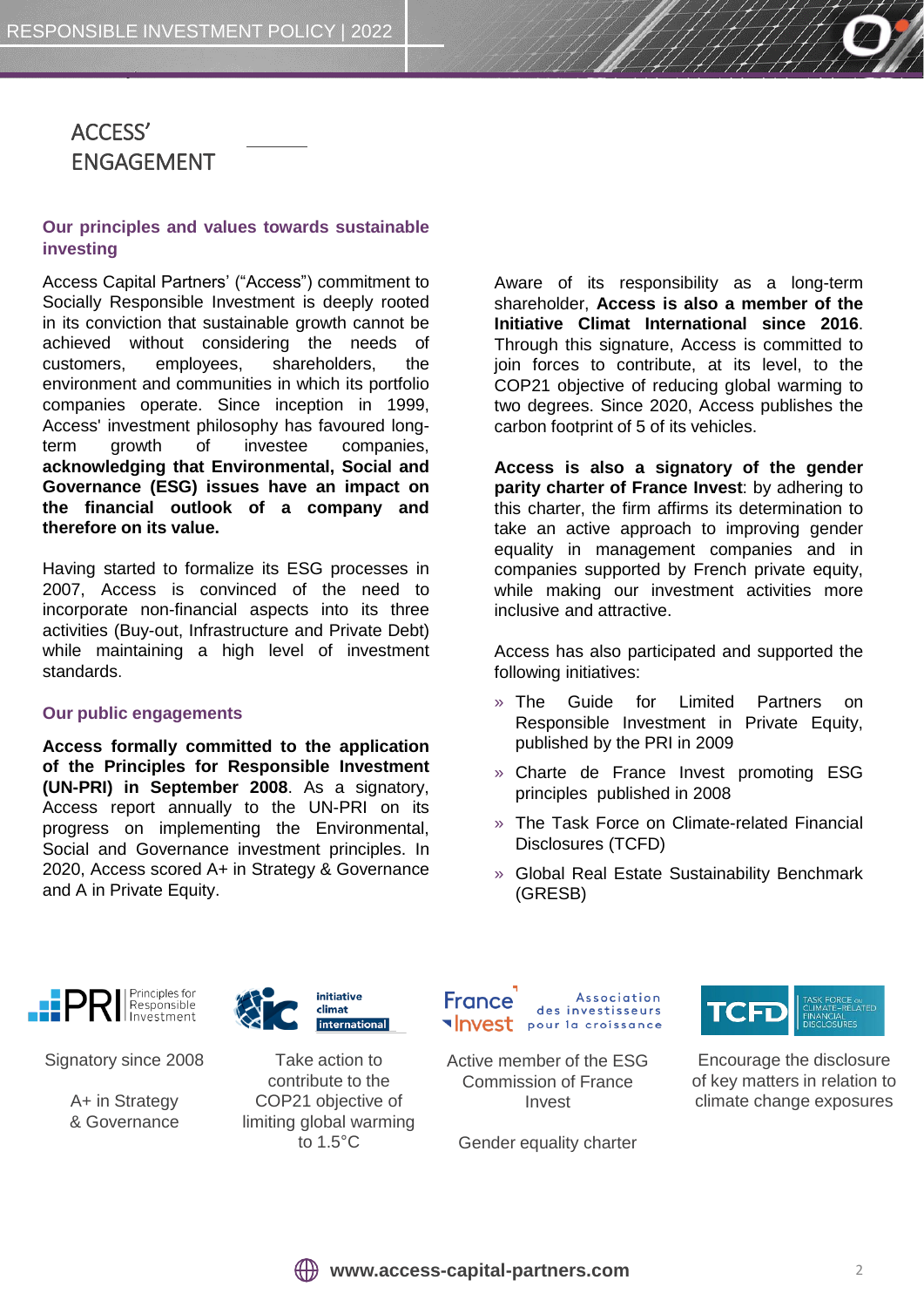# ACCESS' **ORGANISATION**

#### **Dedicated ESG & Sustainability team**

**A dedicated ESG team is in charge of continuously improving the company's existing ESG practices** across all asset classes in line with market best practices and implementing the integration of ESG criteria into the investment and monitoring processes.

The main missions of the team are the following:

- » Definition of ESG commitments and processes (commitment to market initiatives, formalization of ESG processes)
- » Continuous monitoring of the regulatory framework and implementation of the market's best practices
- » Provision of tailored training to the team to incentivize and share knowledge on sustainability
- » Support certain fund managers GPs in their continuous improvement of ESG procedures
- » Analyse and attribute an ESG scoring to each fund manager
- » Analyse ESG risks and opportunities within the co-investment portfolio, identification of materiality points
- » Track ESG factors
- » Produce ESG annual reports for Access' investors



**€6.3BN** AUM covered by the ESG analysis



**ESG SCOPE** 13 funds of funds & co-investment funds 4 mandates



ESG dedicated web-based platform & carbon footprint analysis

| <b>ESG REPORT</b> |
|-------------------|
| Annual ESG report |
| to investors      |

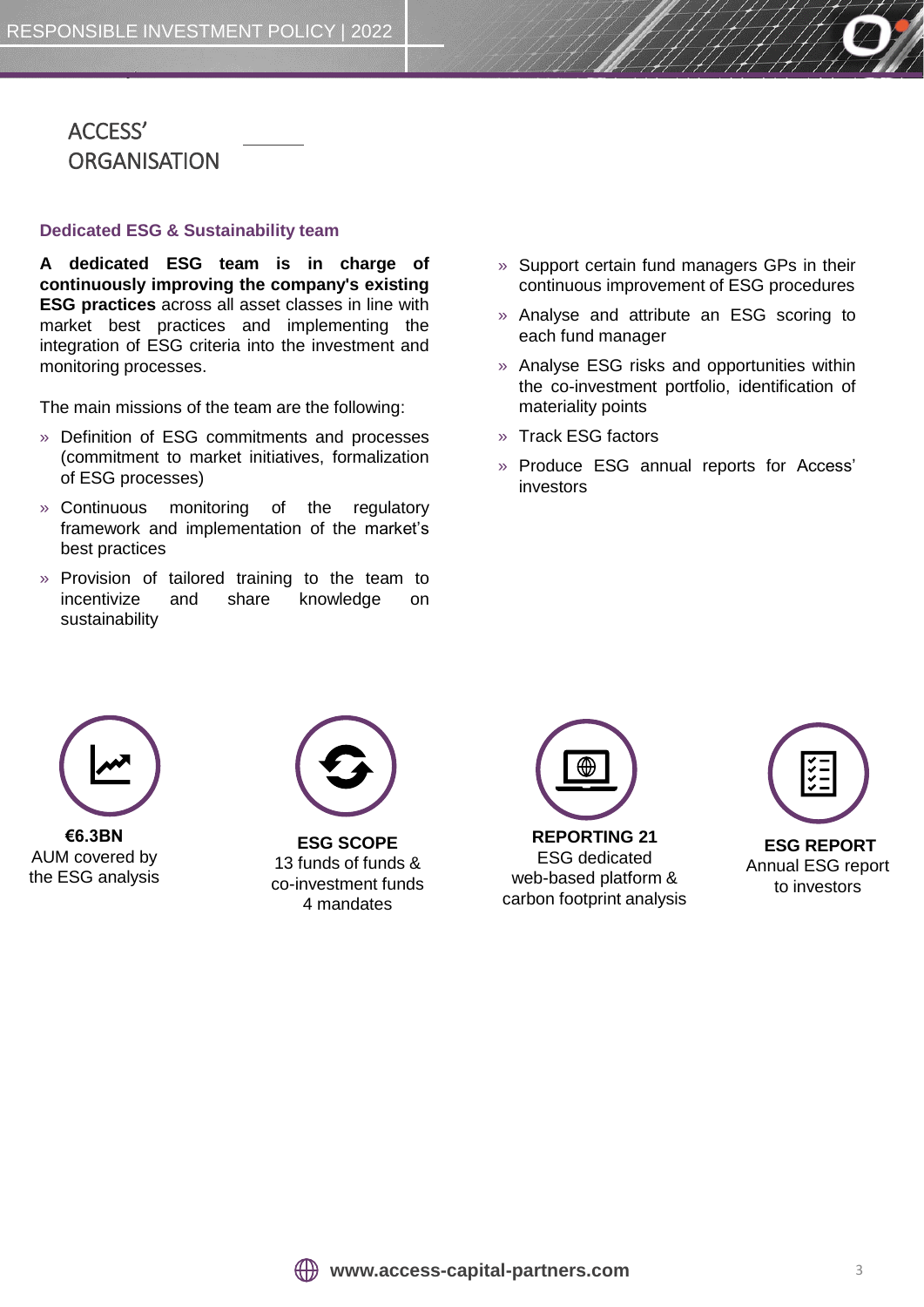### **Commitment of the investment teams towards ESG**

**Each investment professional at Access has a responsibility towards ESG** and is fully committed to working alongside the ESG & Sustainability team at each step of the process**.**

The investment teams ensure to:

#### Fund of funds activity

- » Conduct an ESG due diligence at entry on each fund manager
- » Request a written engagement from the fund manager on ESG integration
- » Monitor and understand the ESG progress of the fund manager and its underlying companies annually
- » Systematic representation at the advisory committees of the underlying funds to interact on ESG matters
- » Encourage general partners to report on ESG issues

#### Direct & co-investment activity

- » Assess ESG risks and opportunities during the due diligence phase on each potential investment
- » Identify potential ESG issues at entry
- » Monitor and understand the progress that portfolio companies have made on ESG topics
- » Promotion of ESG indicators at the level of the portfolio company's management and dissemination of best practices by being represented at the supervisory board of the company, either as a censor or an observer

### SUSTAINABILITY RISK MANAGEMENT

Sustainability risk is an environmental, social or governance event or condition that, if it occurs, would cause a negative material impact on the value of an investment.

**Access focuses on ESG integration**: ESG factors can have an important impact on investment performance, and hence not including a proper analysis of ESG factors results in an incomplete assessment of the potential investment and therefore could even lead to incorrect investment decisions being made.

As such, we follow **a risk-based ESG approach** and our overriding objective is to identify and monitor the most relevant ESG issues, both to reduce risk and create value.

The Access funds considers both sustainability risks and principal adverse impacts of investment decisions on sustainability factors, as per the dual materiality concept defined by the Sustainable Finance Disclosure Regulation (SFDR).

As part of its standard investment and monitoring processes, Access has developed an **ESG framework covering due diligence, annual portfolio monitoring and case studies at exit.**

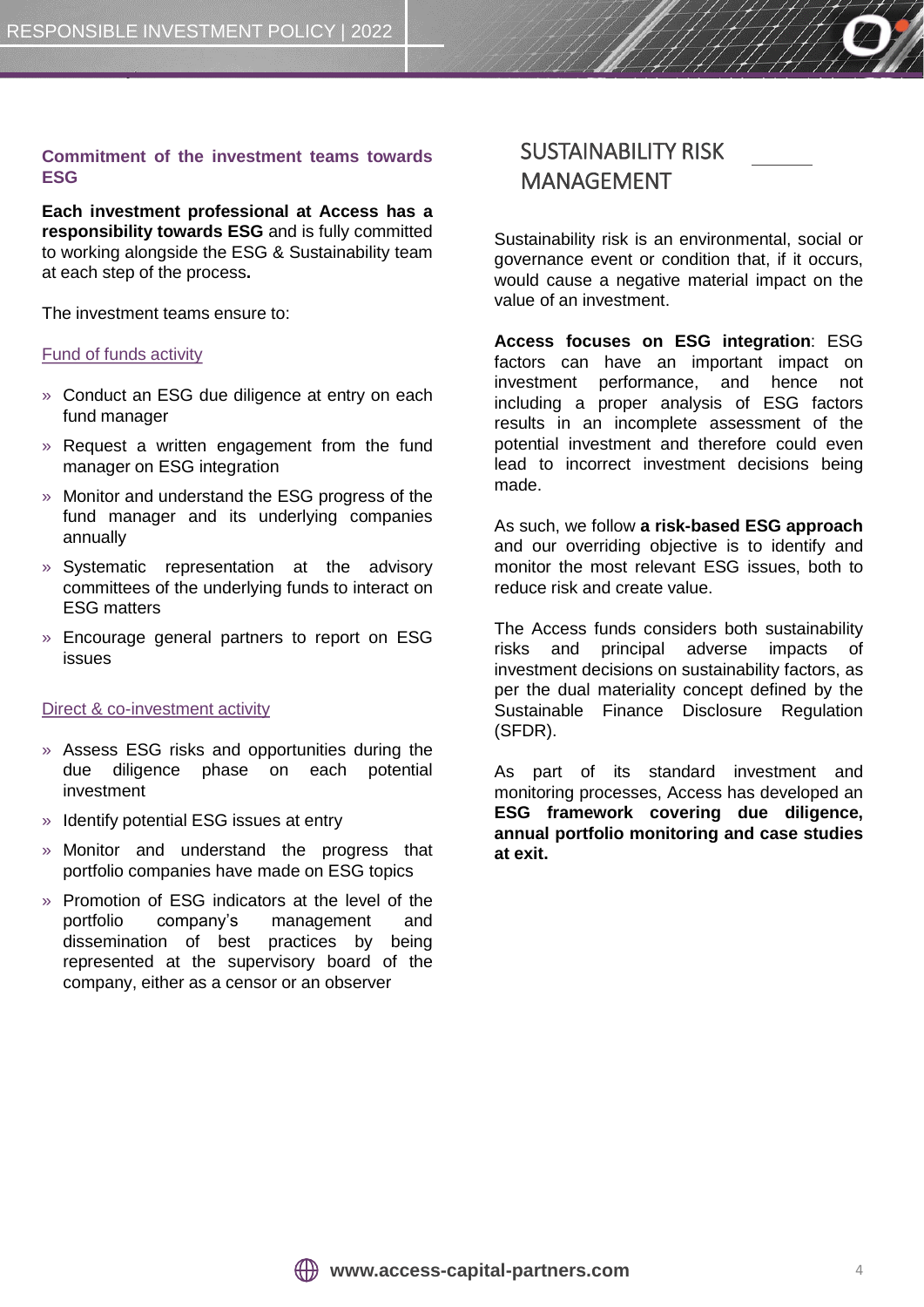

**Step 1: pre-investment – ESG due diligence to identify potential risks**

#### ➢ **For fund selection**

An ESG engagement questionnaire is sent to each fund manager under due diligence to find out whether and how ESG criteria are taken into consideration when investing in private companies or assets. **The questionnaire integrates the recent SFDR framework** and is divided into three categories:

- Article 8 funds
- Article 9 funds
- Funds not in scope or Article 6 funds: the questionnaire covers their ESG commitment, ESG integration into investment process, environmental, social and governance focus and ESG engagement & monitoring

For Article 8 and Article 9 funds: Access ensures that the fund manager complies with all the requirements linked to SFDR.

For Non-SFDR funds or Article 6 funds: Based on the answers collected, an ESG global score is attributed to the fund manager under due diligence: the sum of the scores for all indicators adds up to 100 points. Access recognizes three levels for assessment:

- » Level 1: ESG global score between 70 and 100
- » Level 2: ESG global score between 50 and 70
- » Level 3: ESG global score below 50

Informal discussions with the fund management team are carried out during onsite visits to further assess the degree of recognition of ESG issues through the importance of non-financial criteria when analyzing a potential acquisition, the existence of responsible investment policies (sector exclusions, audits, etc.), and the willingness to provide ESG related disclosure.

Further, in the legal documentation, **Access seeks a written engagement from the underlying fund manager** to use reasonable best efforts to incorporate ESG criteria in the management of its portfolio companies, to systematically run an ESG due diligence at entry and to report annually on the ESG performance and progress in a portfolio company and to provide Access with an update if a significant ESG issue arises in a portfolio asset.

Access has never committed to a fund managed by a team who had formally refused to engage with the ESG subject.

In order to minimize ESG related risks due to certain sector exposure or activities that run high reputational risk**, Access and its GPs avoid certain industry sectors seen as incompatible with ESG values**: production of or trade in firearms or ammunition, direct coal production, tobacco-related products, pornography and prostitution, gambling, alcohol marketing and distribution.

#### ➢ **For direct and co-investments**

When evaluating a co-investment/direct investment opportunity, Access systematically assesses, through a specific Access' ESG checklist and discussions with the management team, the potential ESG materiality borne by the target investment. Through the ESG' assessment, the Investment & ESG teams highlight the main ESG risks and opportunities, notably by considering climate change and sustainable development related issues. In the event of Access being an existing investor in a fund managed by the leadsponsor if any, Access would have already analysed how ESG criteria are taken into consideration when the fund manager is investing in private companies.

**A summary of the ESG analysis pre-investment stage is inserted in the due diligence documentation submitted to the Access Investment Committee.**

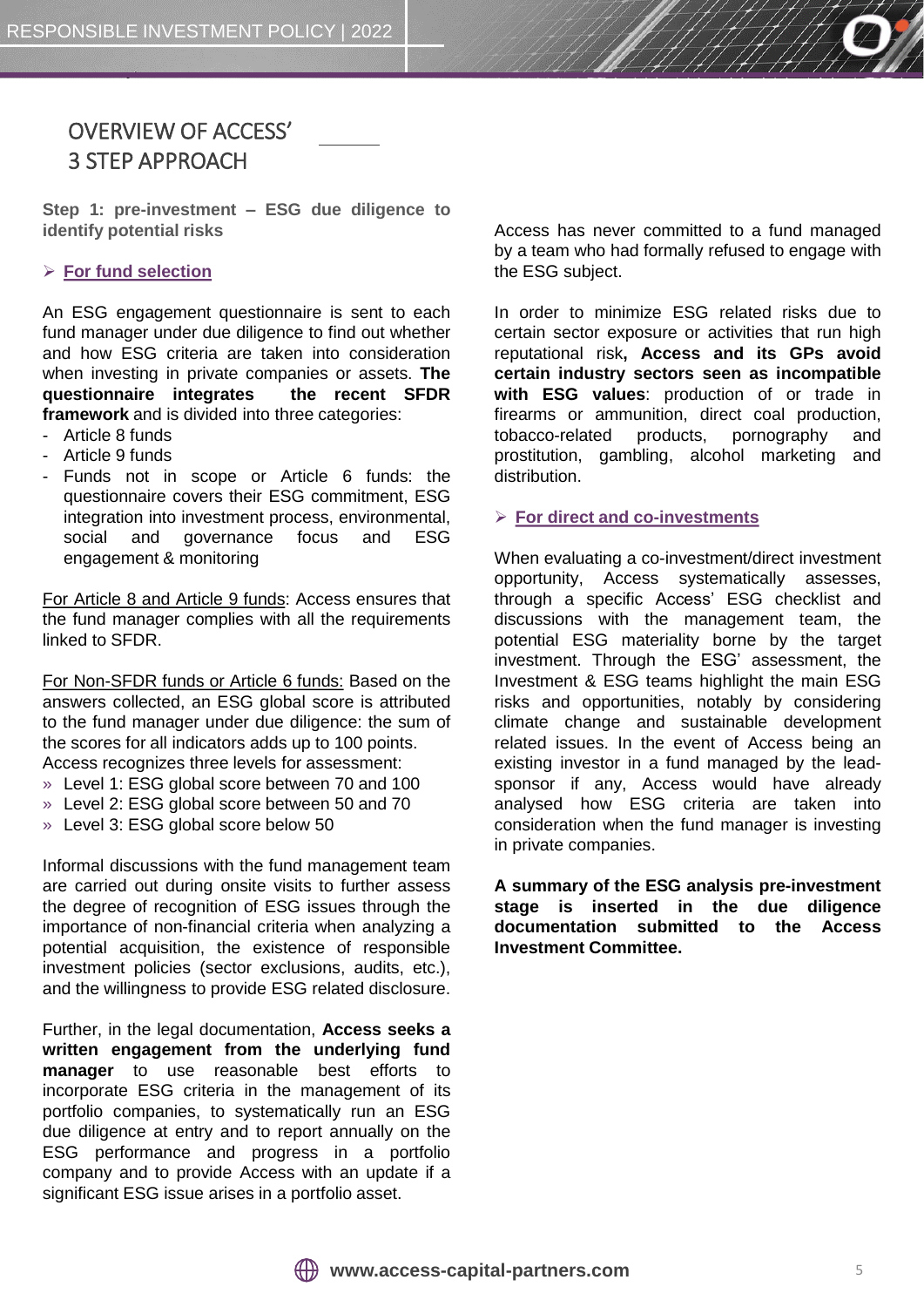

# OVERVIEW OF ACCESS' 3 STEP APPROACH

**Step 2: holding period – monitoring of ESG risks**

### ➢ **At fund of funds level**

**An annual ESG reporting on 50 ESG KPIs & Principal Adverse Impact (PAI) indicators for each portfolio asset is requested from each fund manager / portfolio company** via the Access' dedicated ESG web-based platform. The objective is to monitor the ESG improvement against potential identified risks. The fund manager also reports on any process improvements enabling Access to update the managers' scoring over time.

In addition, by being systematically represented at the advisory committees of the underlying funds, Access has the opportunity to debate on any issues. Whenever necessary, Access seeks more information requesting investment memo, environmental and social / organizational audits of the company.

#### ➢ **At direct and co-investment level**

**Access constantly monitors the ESG performance of its portfolio companies/asset based on the annual ESG questionnaire sent to each portfolio asset (50 ESG & PAI indicators).** By being represented at the supervisory board of the company, either as a censor or an observer, Access is well positioned to interact with the management team of the company on ESG matters. When necessary, external advisors may be engaged to carry out additional ESG-related due diligence.

Access uses the UN Sustainable Development Goals as a framework to report on the environmental and social impacts of our portfolio companies for our co-investment funds.

#### ➢ **Principal adverse impacts**

**Principal adverse impacts that are mandatory under SFDR are assessed via our annual reporting:**

- Total carbon emissions (Scope 1, 2 and 3)
- **Share of non-renewable energy produced** and/or consumed
- **Share of renewable energy produced and/or** consumed
- **Exposition to coal**
- Impacts on biodiversity
- **E** Hazardous waste
- Emissions of pollutants to water
- **■** Unadjusted gender pay gap
- Share of women at the board
- Incidents due to an insufficient safety of workers
- Activity exposed to controversial weapons
- Violation of the UN Global Compact and OECD **Guidelines**
- **Compliance with the United National Global** Compact and the OECF guidelines
- ➢ **Climate change approach & biodiversity impacts**

In line with the French Legislation (Article 29 of the French Energy & Climate Law) Access focuses on ways of addressing environment and climate change considerations through specific KPIs like environmental formalized actions and environmental impact assessments.

In line with our commitment to the Initiative Carbon 2020 (IC20), the first long-term approach allowing private equity investors to manage and reduce the greenhouse gas emissions of their portfolio companies, we have begun to evaluate the carbon footprint of our portfolios with the help of an external ESG advisor. We currently assess the carbon footprint of 5 of our vehicles.

Biodiversity is an integral part of our environmental analysis: we assess the impact of the investments on biodiversity and we encourage management company to integrate climate change and biodiversity analysis in their investment process.

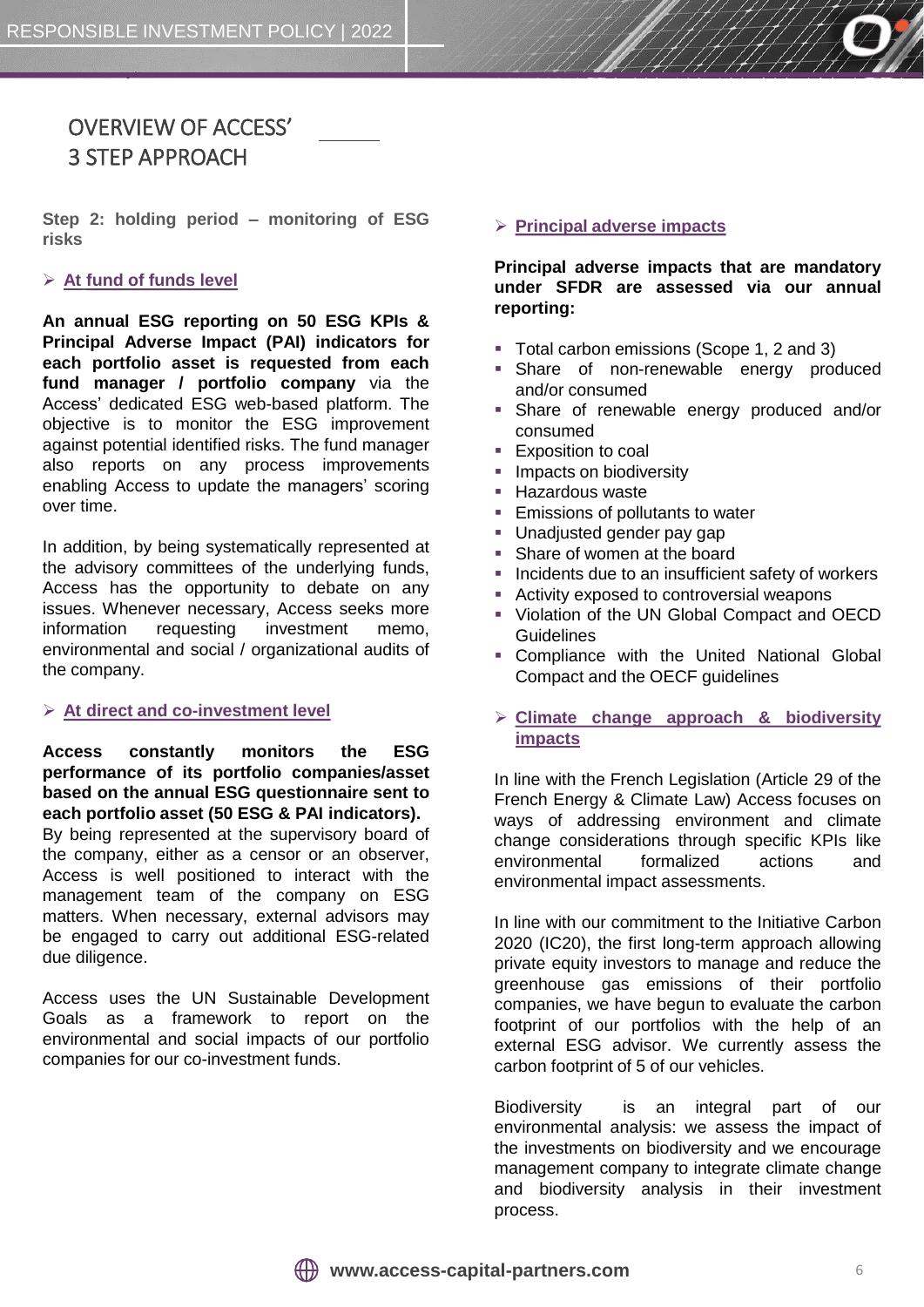

#### ➢ **Monitoring of potential ESG portfolio issue**

Thanks to our annual ESG questionnaire, the ESG and the investment teams can closely monitor any ESG risks that may arise. A company presenting an ESG risk enters Access' watch list and discussion is automatically engaged with the fund manager / lead investor / management team. In the case of a direct investment, we work hand in hand with the investment team at Access in order to analyze and find a proper solution to the relevant issue. Capitalizing on its position of meaningful investor (systematically requests and obtains a board seat for its fund commitments), Access is able to influence GP's decisions, notably by:

- » Increasing control
- » Seeking information / disclosure of actions taken by the GP/lead investor
- » Including the issue on the agenda of the Advisory Board of the underlying fund
- » Closely monitoring the company (ESG KPIs)
- » Driving the GP to speed up the exit process if necessary

**Step 3: Illustration of ESG value added**

Access provides:

- » Case studies to illustrate ESG improvements and ESG valued added during the holding period
- » Ability to influence companies and level of ESG recognition by the acquire





**CSR ACTION PLAN** IN PLACE



**ENVIRONMENTAL** ACTIONS

# **84%**

**50%**

CARBON FOOTPRINT MEASURE

**27%**

HEALTH & SAFFTY PLAN FOR EMPLOYEES

# **55%**

PROFIT SHARING **SYSTEM** FOR EMPLOYEES

# **62%**



INDEPENDENT BOARD MEMBERS **32%**  FORMALIZED ETHIC CODE

**77%**

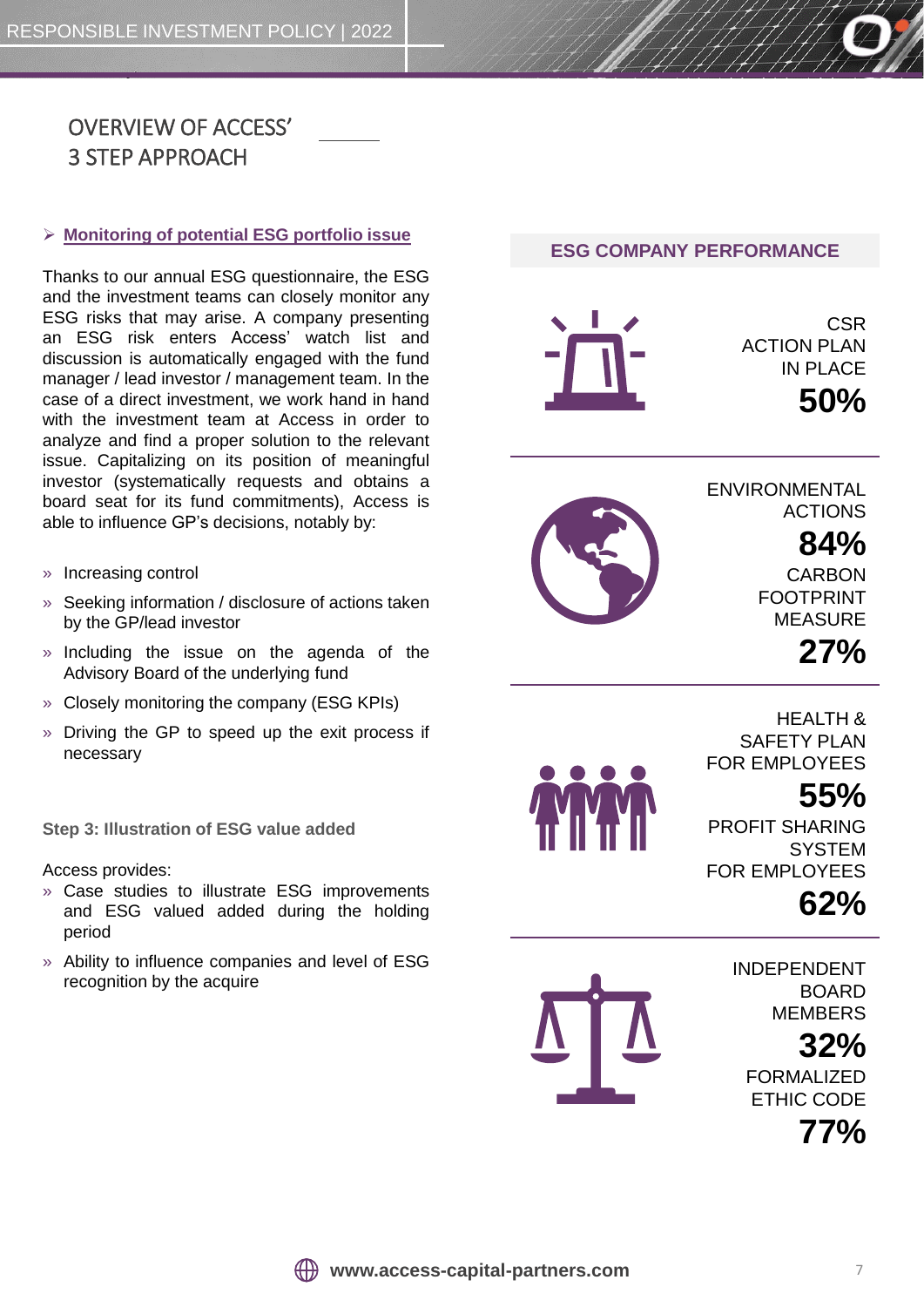

At Access, we are convinced that engaging with our GPs and fostering their progress in the Sustainability field is essential to bring about positive changes in the private equity industry, and more broadly, at society level.

#### **Access 2021 survey**

The survey includes 14 questions that evaluate the GPs' approach to ESG integration at corporate level and in their investment process.